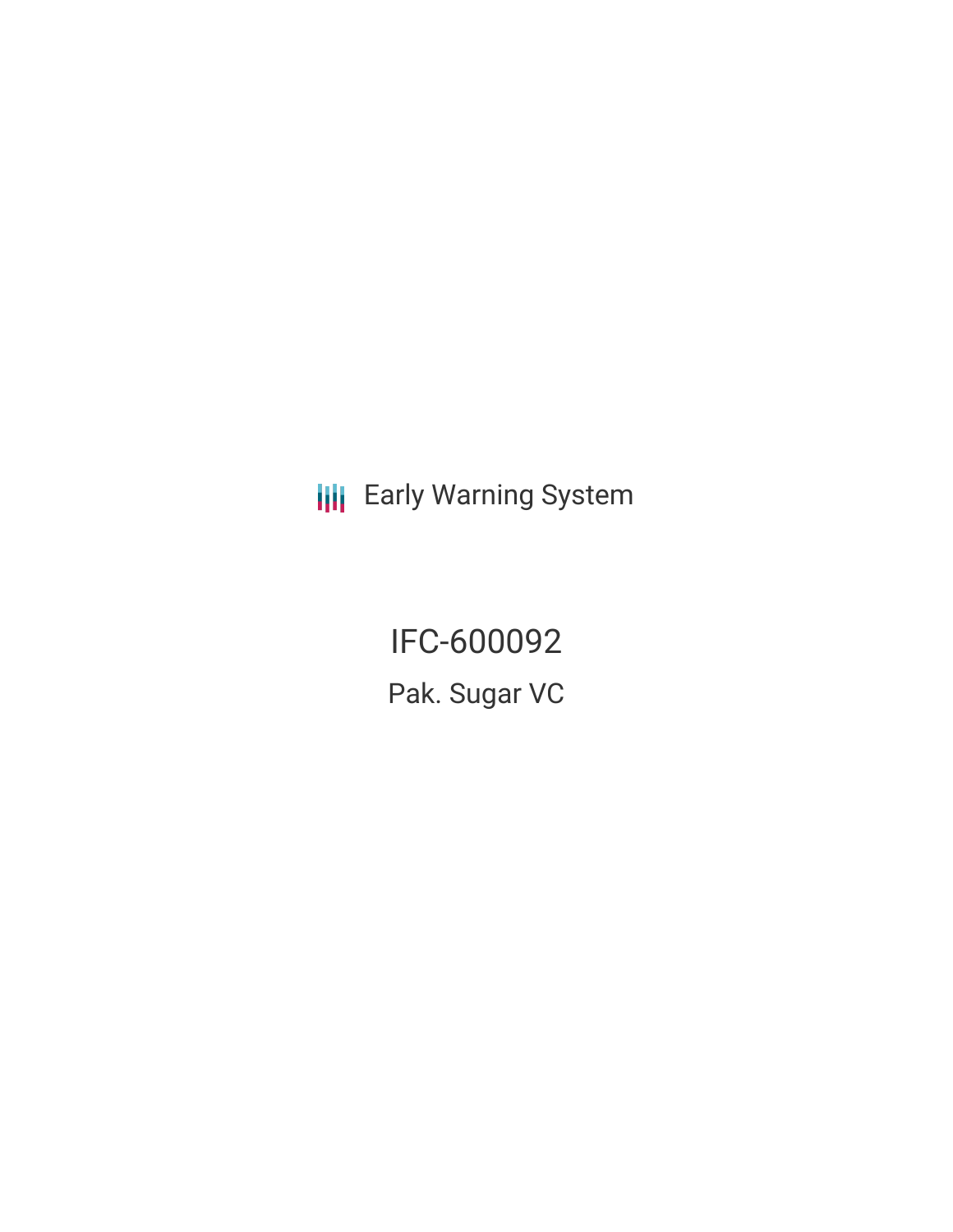

## **Quick Facts**

| <b>Countries</b>               | Pakistan                                     |
|--------------------------------|----------------------------------------------|
| <b>Financial Institutions</b>  | International Finance Corporation (IFC)      |
| <b>Status</b>                  | Approved                                     |
| <b>Bank Risk Rating</b>        |                                              |
| <b>Sectors</b>                 | Agriculture and Forestry, Industry and Trade |
| <b>Investment Type(s)</b>      | <b>Advisory Services</b>                     |
| <b>Investment Amount (USD)</b> | \$ 0.97 million                              |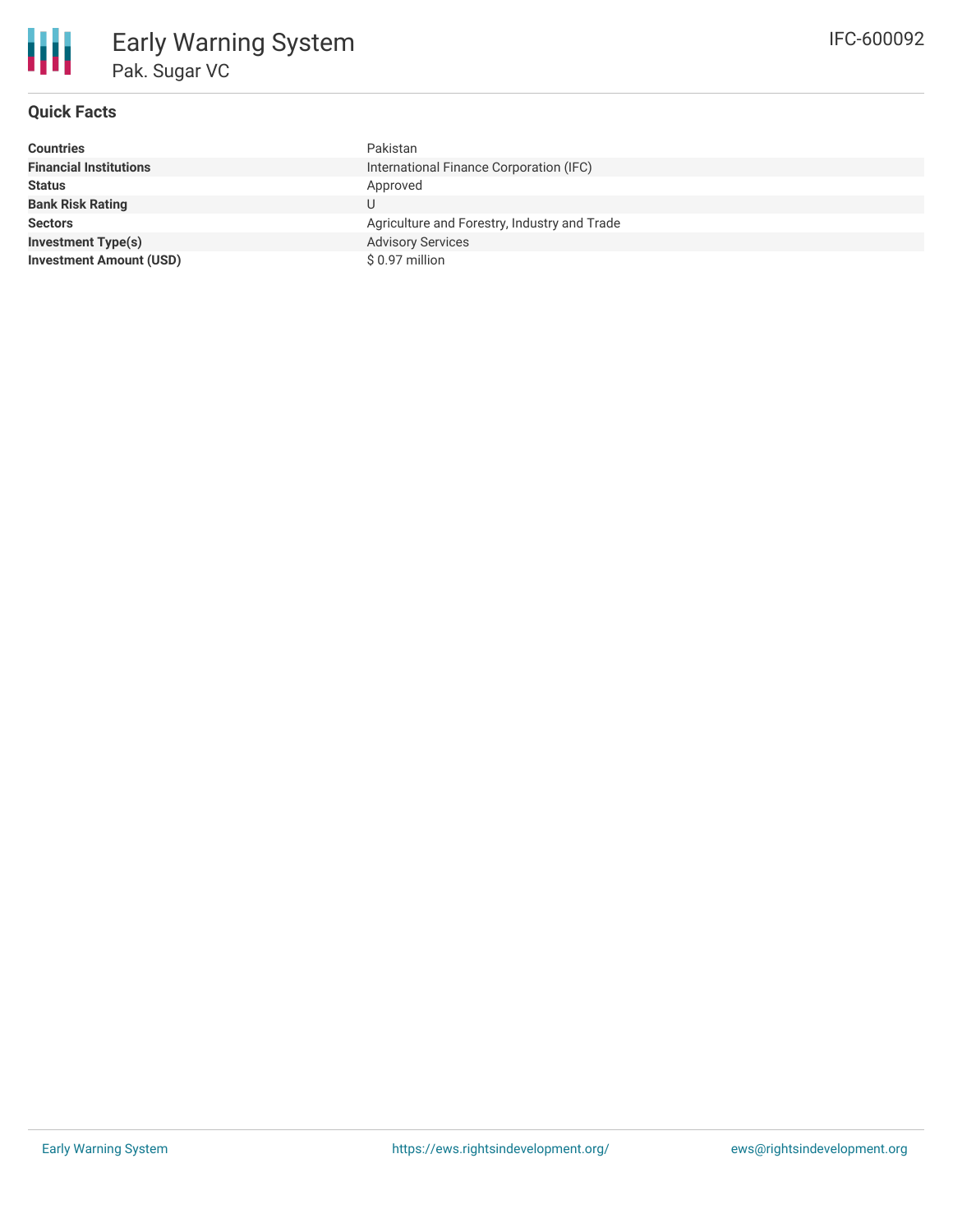

### **Project Description**

According to IFC website, the overall project goal is to improve the economic, social and environmental sustainability of sugarcane supply chains in Pakistan. The overall goal of the Project will be achieved through the following four components:

COMPONENT 1: To increase the productivity, profitability and sustainability of sugarcane production at the farmer level; . The Project's efforts will focus on developing 15,000 smallholder farmers who will be its ultimate beneficiaries via a farmer development system which will boost the sustainability and efficiency of the sugarcane production of smallholder farmers and ensure the smallholder farmers' compliance with global sustainability and industry standards.

COMPONENT 2: To implement international compliance standard practices at the farmer and at the sugar mill levels. IFC will support the Client in implementing international standard compliant practices and systems by conducting an assessment of the practices used at the farmer and at the sugar mill levels for their compliance with the requirements of the Bonsucro standard, by identifying the required improvement opportunities, by providing recommendations on how the required improvements should be implemented and by providing guidance and high level support to the Client on implementing the recommended improvements

COMPONENT 3: To improve the sustainability of irrigation techniques through improving the affordability of solar powered pumps for irrigation and increased water use efficiency.

COMPONENT 4: To improve the capacity of sugar mills to support the sustainable development of sugarcane producers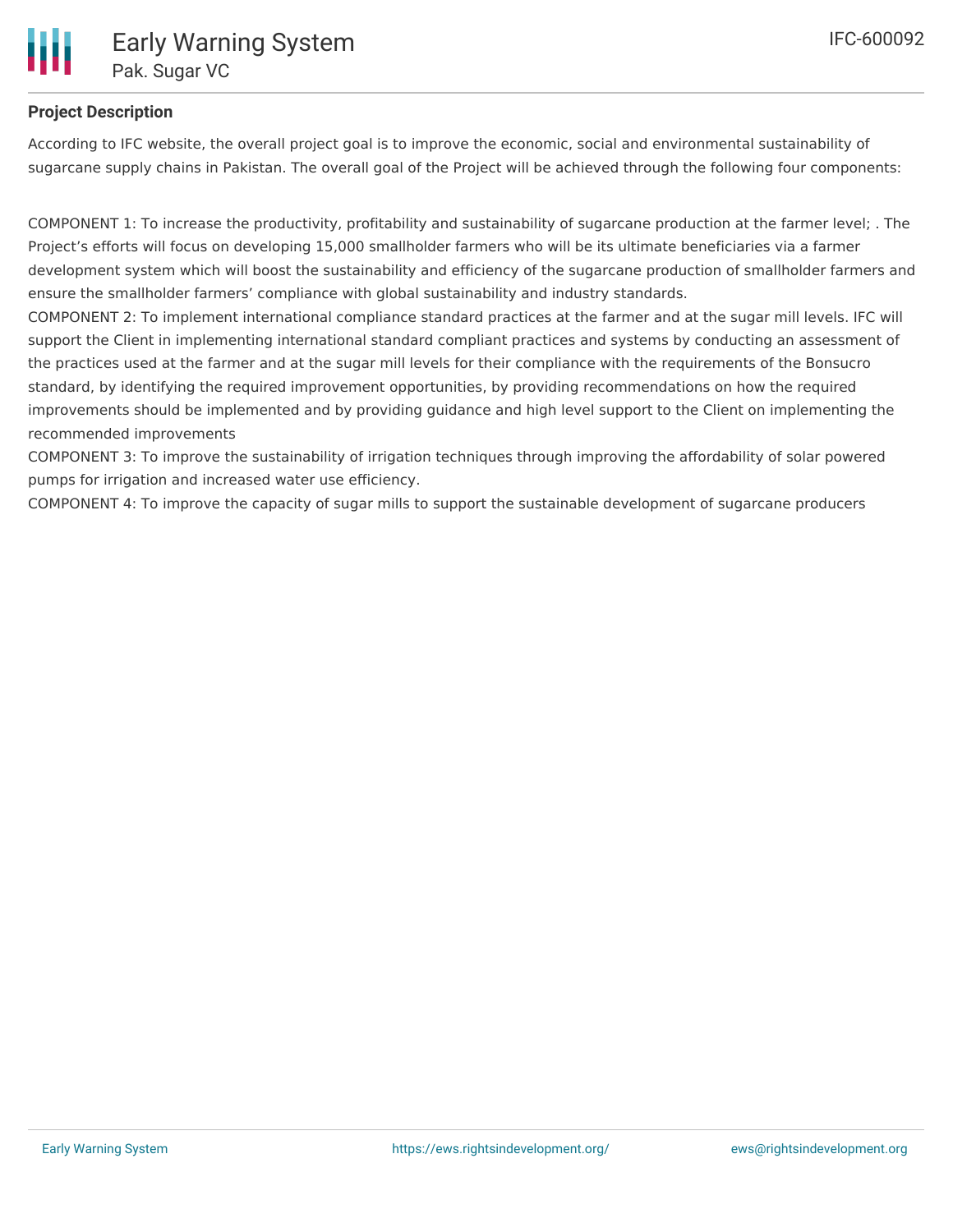

### **People Affected By This Project**

It is expected that the Project would achieve the following developmental goals:

1) Introducing sustainable and climate smart sugar cane growing and harvesting practices with 15,000 farmers in partnership with the Client's sugar mills and other industry stakeholders;

2) Introducing sugar cane growing and processing practices and systems compliant with international standard requirements; 3) Creating a demonstration example on how to modernize and improve the efficiency of sugar cane farming and processing through (i) the introduction of innovative solutions, through (ii) improving farmer access to knowledge, inputs, technology and financing and through (iii) improving the competitive position of Pakistani sugar in export markets

IFC will develop the required systems, competencies and capacity at the level of the Client's sugar cane extension services team for providing support to farmers and for maintaining international standards in the Client's sugar mills' supply chains.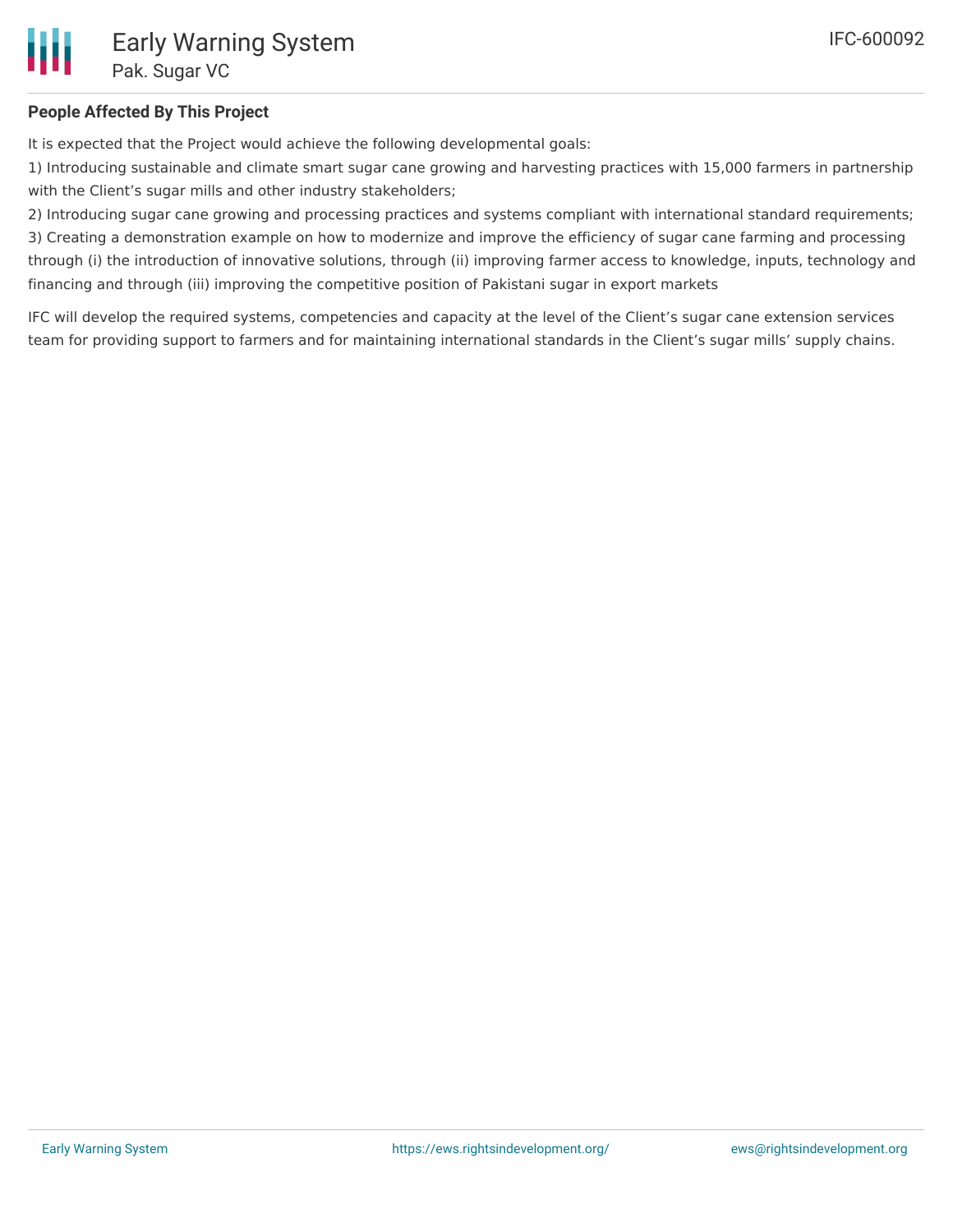

#### **Investment Description**

• International Finance Corporation (IFC)